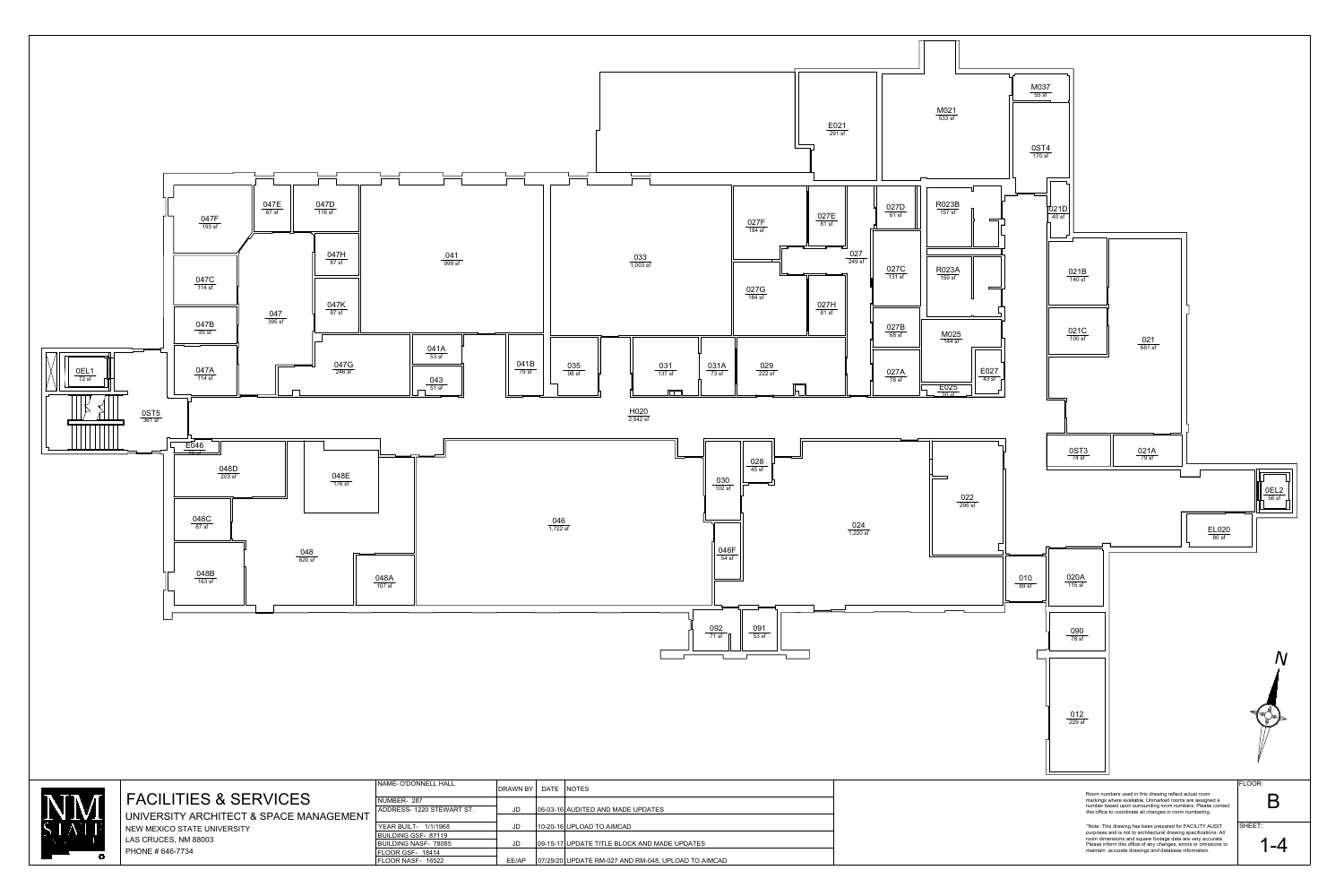



FLOOR NASF- 26653

|     | DRAWN BY  | I DATE | <b>NOTES</b>                                 |  |
|-----|-----------|--------|----------------------------------------------|--|
| ST. | JD        |        | 06-03-16 AUDITED AND MADE UPDATES            |  |
|     | JD        |        | 10-20-16 UPLOAD TO AIMCAD                    |  |
|     | <b>JD</b> |        | 09-15-17 UPDATE TITLE BLOCK AND MADE UPDATES |  |
|     |           |        |                                              |  |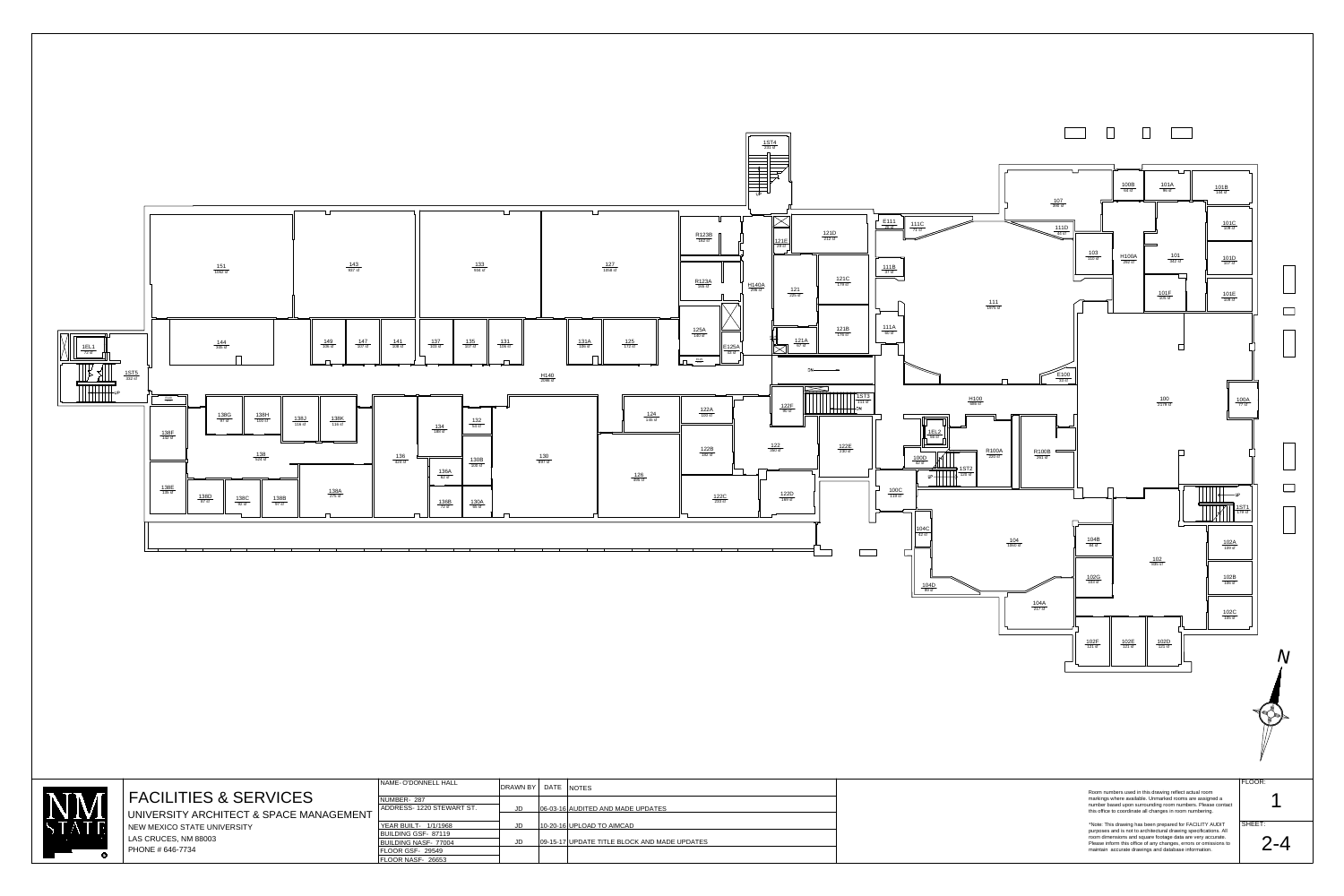

|     | DRAWN BY | DATE | <b>NOTES</b>                                 |
|-----|----------|------|----------------------------------------------|
| ST. | JD       |      | 06-03-16 AUDITED AND MADE UPDATES            |
|     | JD       |      | 10-20-16 UPLOAD TO AIMCAD                    |
|     | JD       |      | 09-15-17 UPDATE TITLE BLOCK AND MADE UPDATES |
|     |          |      |                                              |